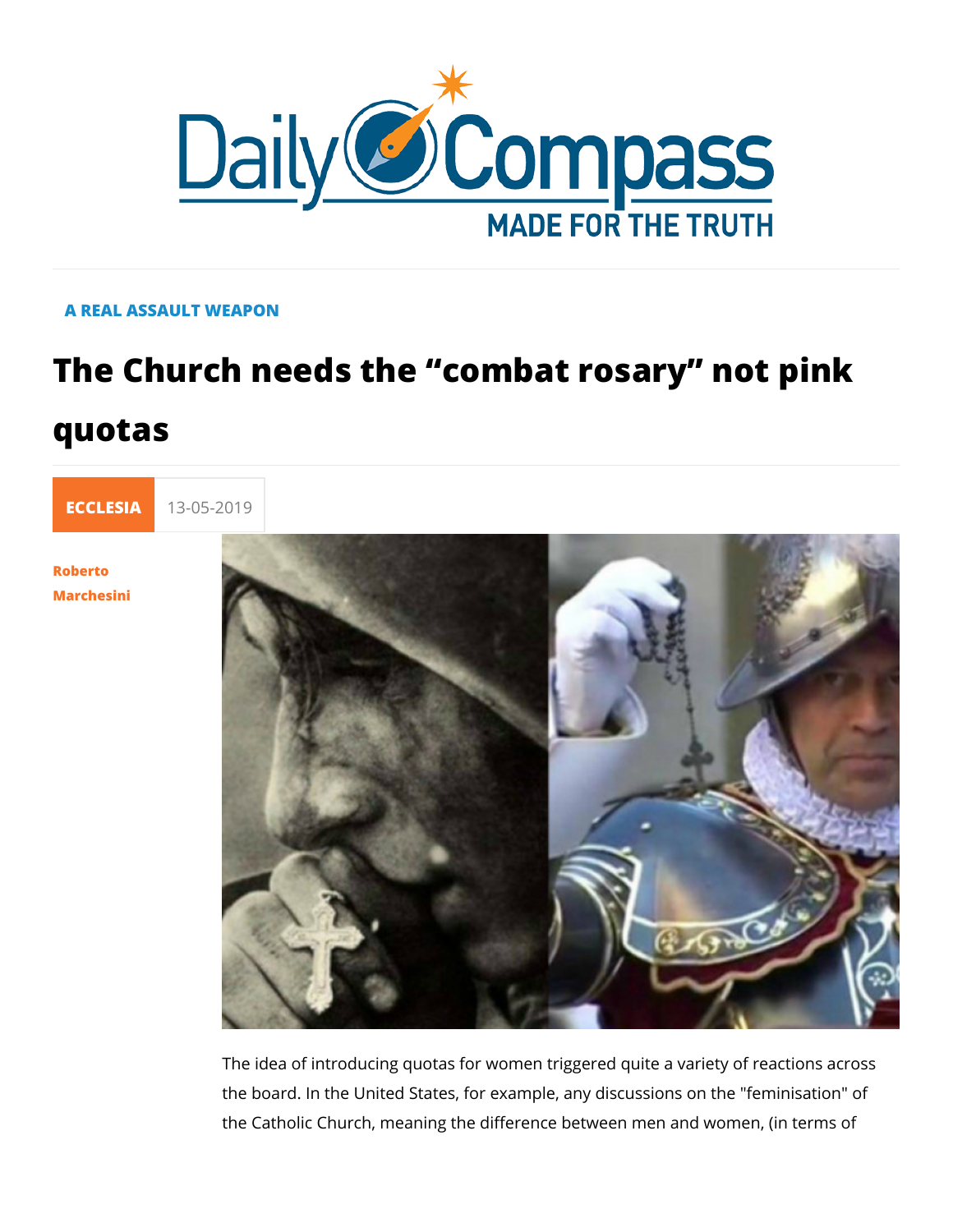presence, participation and influence) are without exception a of men.

In the aftermath, a number of books wetroe toned stand the substitution in particular worth noTthinegCahruer.ch Imbopotleenotn, J. Podles (available f [the author's w](http://www.podles.org/church-impotent.htm)eak on White Coing to David Murrow. Podles analysis might lack rigour but he deserves merit for addressin book. It is also interesting he pinpoints that the heart of virili gives rise to the questions: is the Church perceived as an arm a reason to fight and die? Murrow s thesis shares similarities man fundamentally as a fighter attracted by courage (the virtu to sacrifice himself for "greatness" (ie for something of consid

In 2015, Cardinal Burke was interviewed on the parakmengs tubujectus reactions); here insett phastre it be second, pannot here third part that interview. According to Burke:

"The radical feminist movement strongly influenced the Church constantly address women s issues at the expense of addressi men; the importance of the father, whether in the union of mar of a father to children; the importance of fatherhood for priest manly character; the emphasis on the particular gifts that God the whole society. ( &)

Young men and men respond to rigour and precision and excel be a server, the training lasted for several weeks and you had foot of the altar. It was a rigorous and a carefully executed se wake of Vatican II, the celebration of the liturgy became very became less attractive to young men, for it was slipshod.

The introduction of girl servers also led many boys to abandor want to do things with girls. It s just natural. The girls were a many boys drifted away over time. I want to emphasise that th boys as altar servers has nothing to do with inequality of wom

I think that this has contributed to a loss of priestly vocations discipline to serve as an altar boy in service at the side of pri first deep experiences of the liturgy as altar boys. If we are n boys, giving them an experience of serving God in the liturgy, vocations have fallen dramatically. (&.) I have been very struc who were attracted to the Extraordinary Form of the Mass. Thi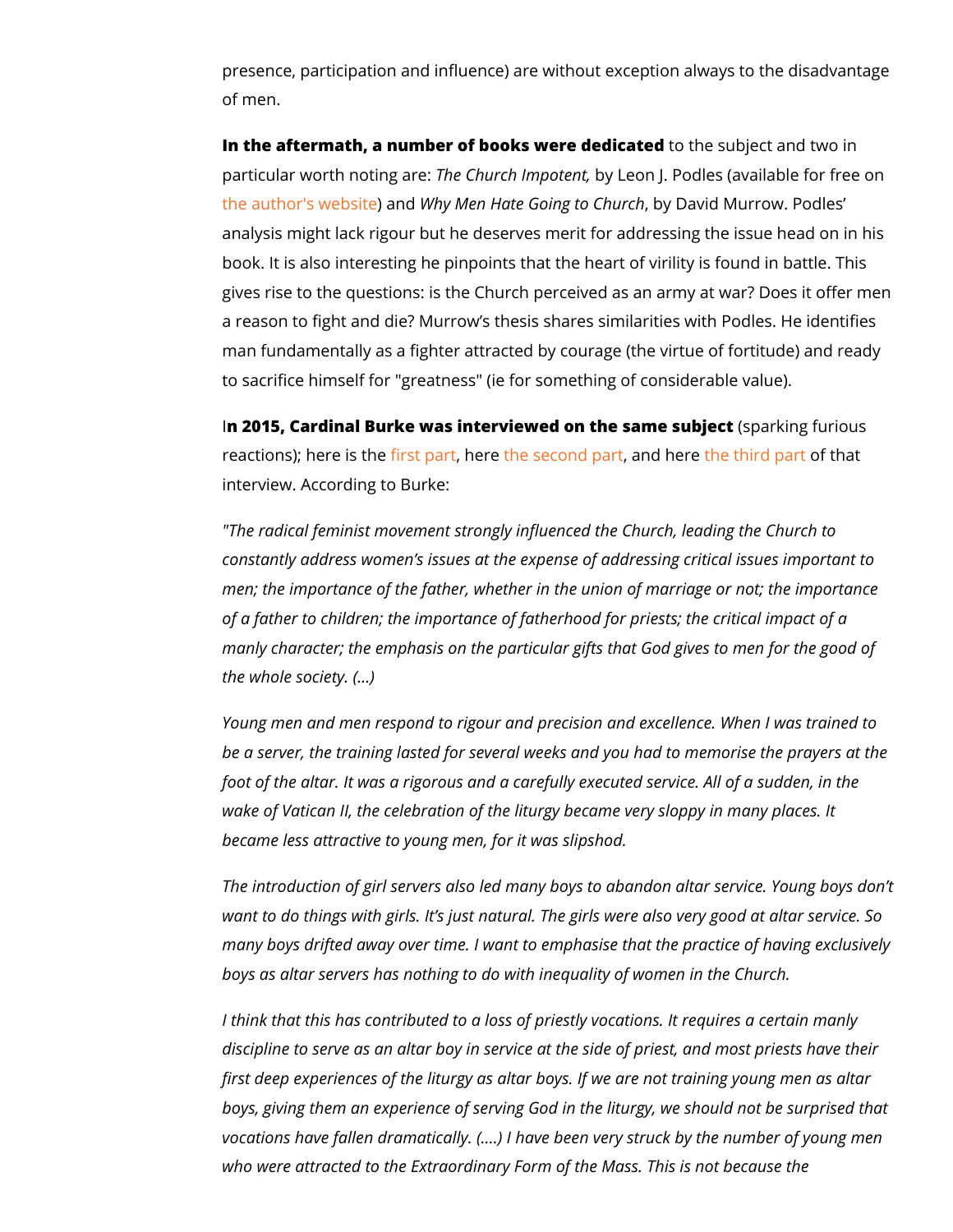Extraordinary Form is more valid than the Novus Ordo, the Ord because the Extraordinary Form is very highly articulated; it d what s happening."

The picture that emerges from the sea extines at the matter is farmer is the matter is farmer on  $\alpha$ complex than just the feminisation of the Church. On the one hand, underway that is cancelling all traces of "masculinity" from the Vatican Council, the Church no longer calls the faithful to fight dialogue with it (see the concidiaurdcomms bilt;usht esseems to have renounced its hieralromyen (sgeen) tium

Moreover, (as Cardinal Burke states) the post-conciliar liturgi removed from the Mass all those solemnities, gravities and se akin to virility; and liturgical chants resemble less and less m more and more melodic or childish songs (at the best of times) pastoral work has also abandoned an immense repertoire of mi confirmed person is no longer a "soldier of Christ" and during receives the "alapa militaris" but a gentle caress. Altar boys a from keeping their hands together, a gesture that recalls the r All reference to Christian people as the "militant Church" has life is no longer "combat". We could continue, but the obvious this state of affairs is: if Christian.nilitifae sisupneor Itoenrgoaeannn" it still attract men?

On the other hand, the Church is undergoing a definite proces "feminisatioAnlmost everything is being done to put women in th (which, if you call it that, there must be a reason) and let the been seen in parishes in Italy and elsewhere. Is there a funera woman celebrates it. Is there a line for Communion? Here are ministers of the Eucharist", which in the meantime have becom moment, women cannot consecrate, but the problem will soon b eliminating the consecration. Finally, there is the combination exemplified by what Cardinal Burke says about servers: the alter altar boys leave (as well as many possible future vocations).

All is not lost though, than m Goonde; has finally addressed the problem constructively and put forward an interesting proposal. Father from the diocese of Madison (Wisconsin) wondered about the e